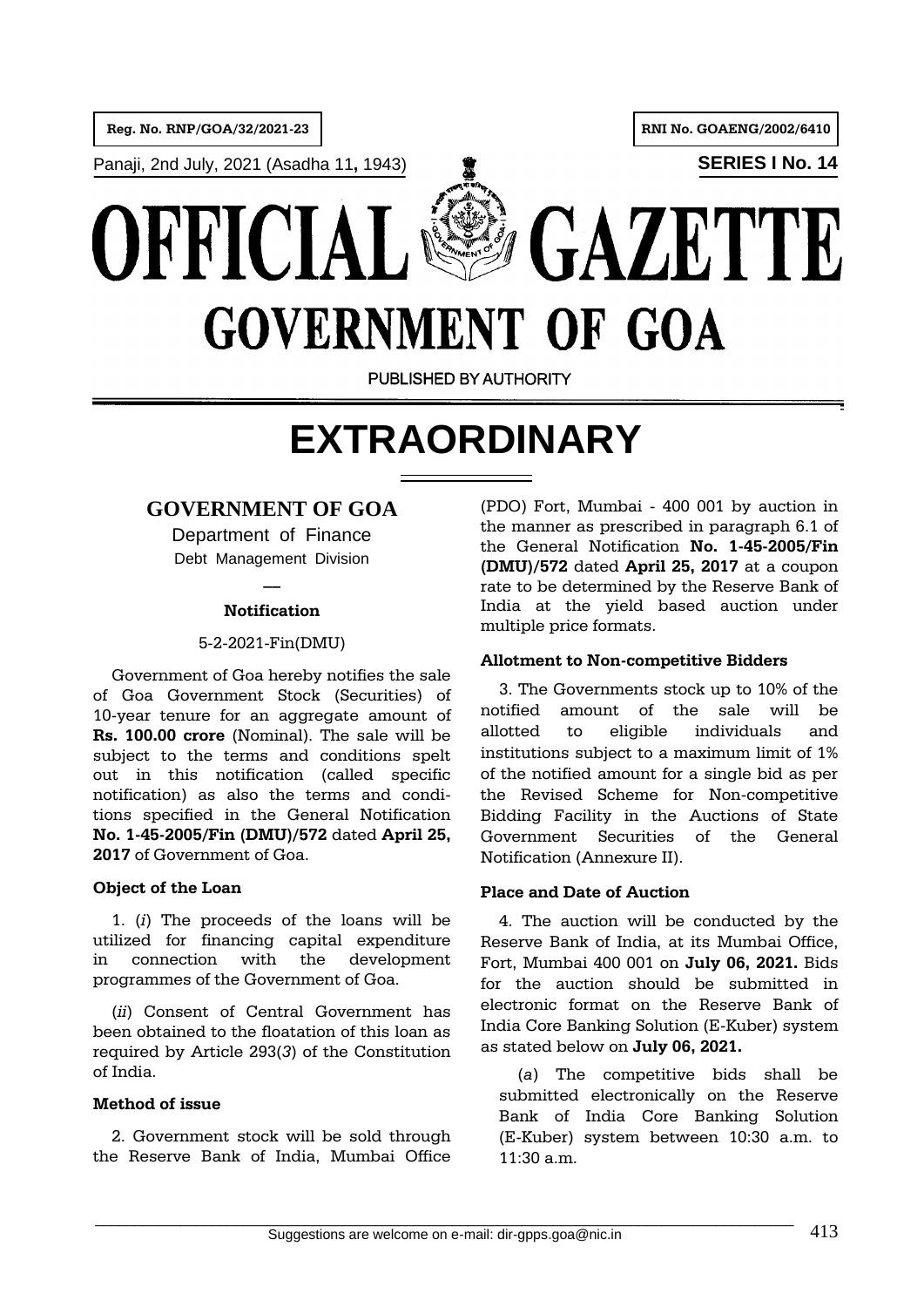(*b*) The non-competitive bids shall be submitted electronically on the Reserve Bank of India Core Banking Solution (E-Kuber) system between 10:30 a.m. to 11:00 a.m.

#### **Result of the Auction**

5. The result of the auction shall be displayed by the Reserve Bank of India on its website on the same day. The payment by successful bidders will be on **July 07, 2021.**

#### **Method of Payment**

6. Successful bidders will make payments on **July 07, 2021** before close of banking hours by means of cash, bankers' cheque/pay order, demand draft payable at Reserve Bank of India, Mumbai/Mumbai or a cheque drawn on their account with Reserve Bank of India, Mumbai (Fort)/Mumbai.

#### **Tenure**

7. The stock will be of 10-year tenure. The tenure of the stock will commence on **July 07, 2021.**

#### **Date of Repayment**

8. The loan will be repaid at par on **July 07, 2031.**

#### **Rate of Interest**

9. The cut-off yield determined at the auction will be the coupon rate percent per annum on the stock sold at the auction. The interest will be paid on **January 07** and **July 07.**

#### **Eligibility of Securities**

10. The investment in Government Stock will be reckoned as an eligible Investment in Government Securities by banks for the purpose of Statutory Liquidity Ratio (SLR) under section 24 of the Banking Regulation Act, 1949. The stocks will qualify for the ready forward facility.

By order and in the name of the Governor of Goa.

*Puneet Kumar Goel,* Principal Secretary (Finance).

Porvorim, 1st July, 2021.

Department of Social Welfare

 $-$  + + + $-$ 

Directorate of Social Welfare **\_\_\_**

#### **Notification**

#### No. 7-2021-22-EPWD/DSSS/984

Government of Goa is pleased to make the following scheme and is hereby published for general information of public, which shall come into force from the date of publication in the Official Gazette.

By order and in the name of the Governor of Goa.

*Umeshchandra Josh*i, Director & ex officio Joint Secretary (Social Welfare).

Panaji, 2ndJuly, 2021.

SCHEME TO PROVIDE EX-GRATIA FINANCIAL ASSISTANCE TO THE FAMILY OF THE VICTIMS OF COVID-19

--------------

I. *Objective of the scheme*.— The objective of this scheme is to provide one time ex-gratia of Rs. 2.00 Lakhs to families of the deceased victim due to Covid-19 infection whose income limit does not exceed Rs. 8.00 Lakhs per annum subject to maximum of one claim per family.

II. *Target Group*.— Family of Covid-19 victim who passed away due to Covid-19.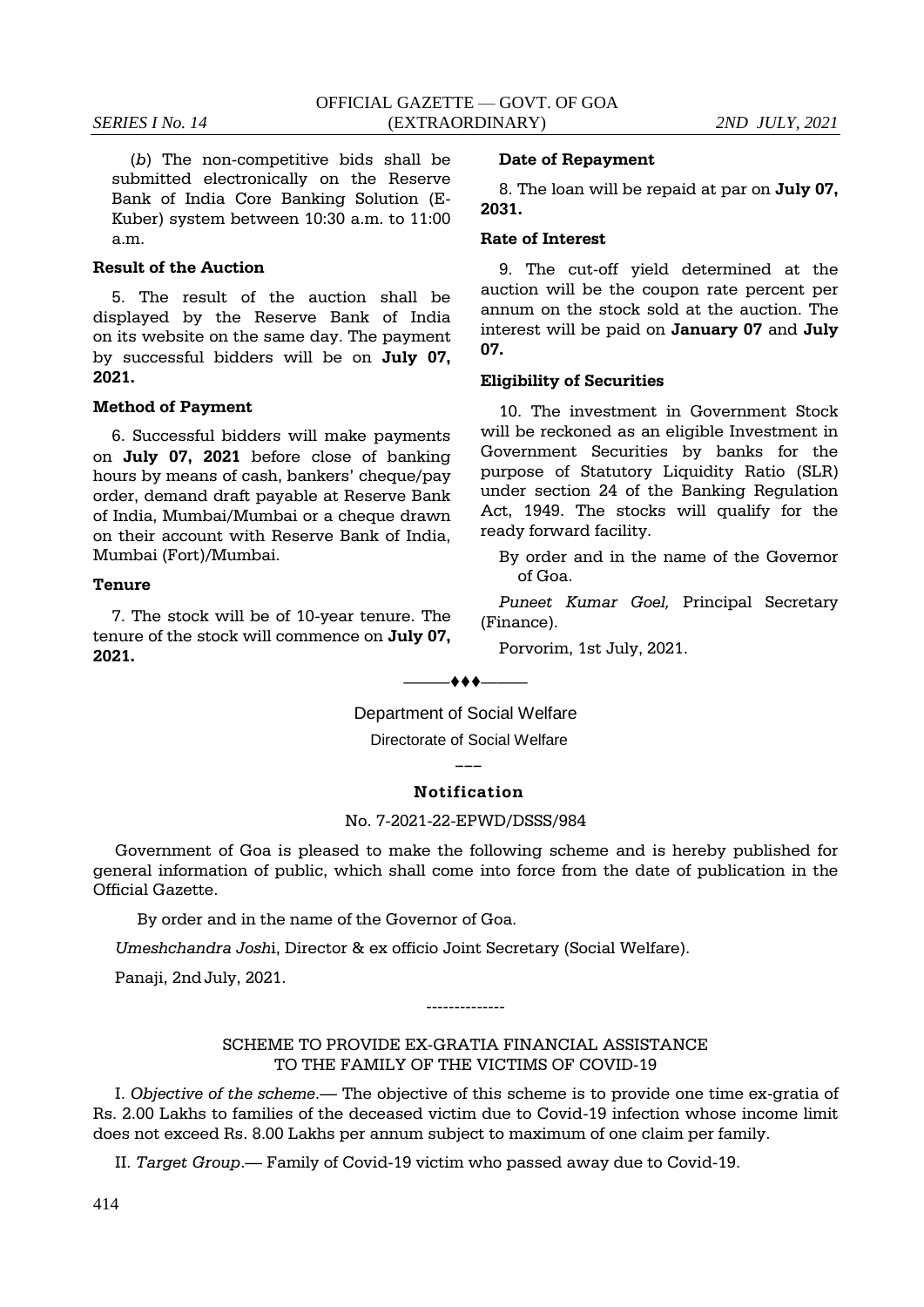III. *Commencement of the scheme*.— The scheme shall come into force from date of publication of scheme in the Official Gazette.

IV. *Definitions*.— (*1*) 'Government' means the Government of Goa.

(*2*) 'Director' means the Director of Social Welfare, Government of Goa.

(*3*) 'Ex-gratia' means one time amount to be given in exigencies for relief.

(*4*) 'Family' means husband/wife and their dependent children of the deceased victim due to Covid-19 infection.

*V. Eligibility Criteria.—* (*1*) All deaths in the families due to Covid-19 subject to maximum of one claim per family.

(*2*) Income of a family shall not exceed Rs. 8.00 Lakhs per annum.

(*3*) Minimum Residence shall be 15 years in the State of Goa.

*VI. Required Documents.—* 1. Death certificate issued by Competent Authority.

2. Medical Certificate in the prescribed proforma issued by the concerned Hospitals where the victim expired due to COVID-19. The Medical Report should have reference of the RTPCR/RAT report of any authorized LAB of ICMR.

3. Income Certificate of the applicant showing the annual income of the family not exceeding Rs. 8.00 Lakhs issued by the Competent Authority.

OR

Notorized affidavit of the applicant declaring the annual family income not exceeding Rs. 8.00 Lakhs.

4. Residence Certificate of minimum 15 years of the applicant issued by the Competent Authority/Gazetted Officer, Government of Goa.

5. Aadhar Card of Covid-19 victim.

6. EPIC Card of Covid-19 victim issued by Authorities in Goa.

7. Birth Certificate/proof of age of Covid-19 victim.

8. Aadhar Card of applicant.

9. Epic Card of applicant.

10. Bank Mandate Form alongwith Bank Passbook copy of the applicant.

VII. *Financial Assistance*.— One time amount of Rs. 2.00 Lakh shall be sanctioned by Director, Directorate of Social Welfare after verifying and confirming eligibility as per document received from the applicant with respect 'Clause VI' mentioned above.

VIII. *Who can apply*.— Husband/wife/dependent children can apply, in the following order of preference for the benefit of entire dependent family.—

1. Spouse of the victim.

OR

2. In case spouse is not alive then any major dependent can apply; provided financial assistance released is deposited in the joint account of all family members or in the individual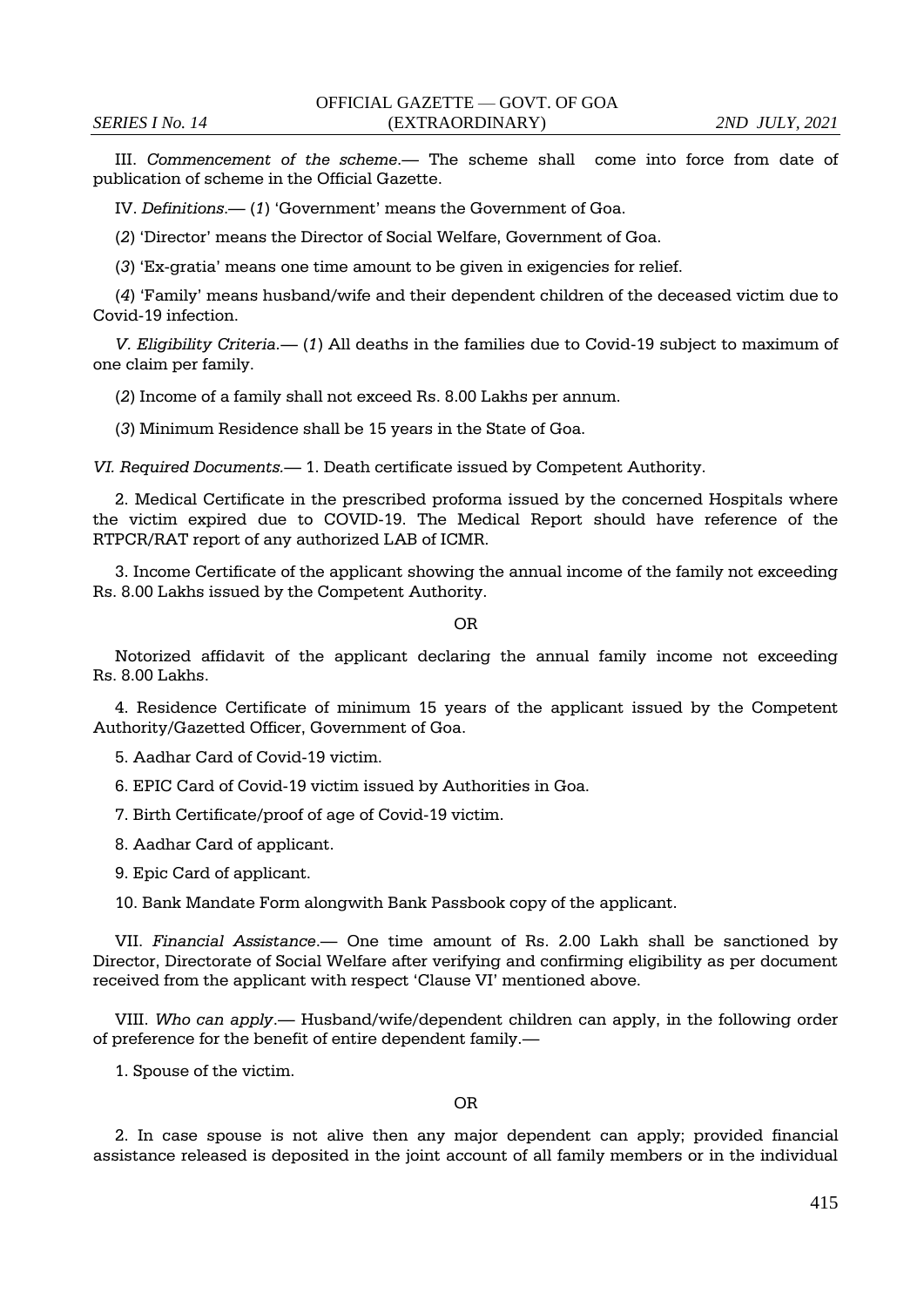saving bank account with the condition that the minor can withdraw from his account upon attaining majority.

OR

3. In case there is no major dependents then Legal Guardian of minor family member can apply and financial assistance will be released in the individual saving bank account of all the minor members of the family. However, the amount of ex-gratia can be withdrawn by minor dependents on completion of age of 18 years.

*Mode of Application*.— Application for financial assistance shall be submitted to the Director of Social Welfare in the Prescribed Format in Annexure-I and shall be accompanied with the following documents:—

1. Death certificate issued by Competent Authority.

2. Medical Certificate in the prescribed proforma issued by the concerned Hospitals where the victim expired due to COVID-19. The Medical Report should have reference of the RTPCR/RAT report of any authorized LAB of ICMR.

3. Income Certificate of the applicant showing the annual income of the family not exceeding Rs. 8.00 Lakhs issued by the Competent Authority.

OR

Notorized affidavit of the applicant declaring the annual family income not exceeding Rs. 8.00 Lakhs.

4. Residence Certificate of minimum 15 years of the applicant issued by the Competent Authority/Gazetted Officer, Government of Goa.

5. Aadhar Card of Covid-19 victim.

6. EPIC Card of Covid-19 victim issued by Authorities in Goa.

7. Birth Certificate/proof of age of Covid-19 victim.

8. Aadhar Card of Applicant.

9. Epic Card of Applicant.

10. Bank Mandate Form alongwith Bank Passbook copy of the applicant.

*Interpretation and Relaxation*.—

1. The Secretary, Social Welfare shall be the Final Authority concerning the interpretation of this scheme.

2. The Government may relax any of the provision of this scheme.

*Terms and Conditions*.—

The grant of financial assistance under the scheme cannot be claimed as a matter of right.

By order and in the name of the Governor of Goa.

Umeshchandra Joshi, Director of Social Welfare/ex officio Joint Secretary.

Panaji, 2nd July, 2021.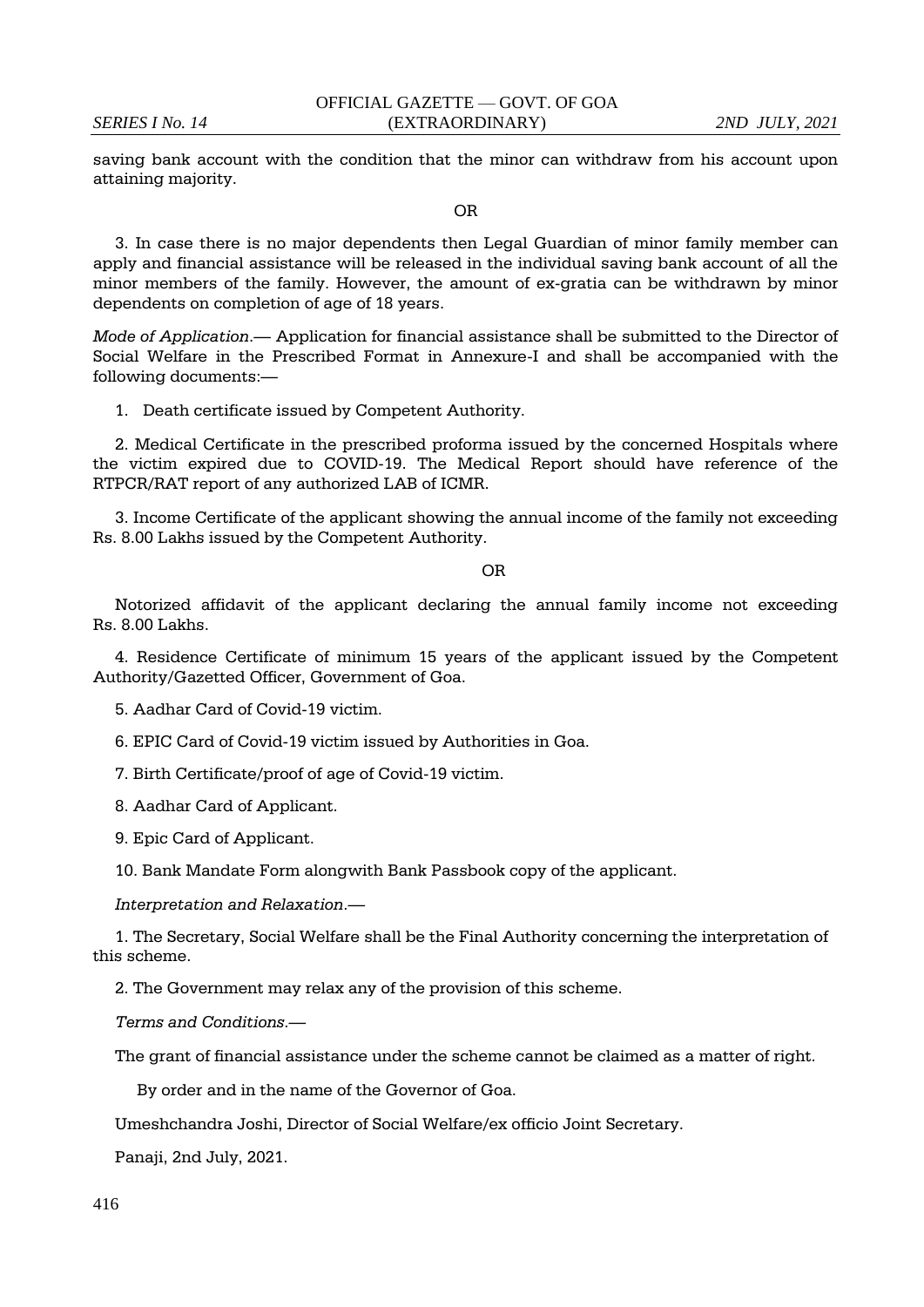# OFFICIAL GAZETTE — GOVT. OF GOA *SERIES I No. 14* (EXTRAORDINARY) *2ND JULY, 2021*

#### ANNEXURE-I

#### APPLICATION FORMAT

|  |                                          | APPLICATION FOR EX -GRATIA FINANCIAL ASSISTANCE |
|--|------------------------------------------|-------------------------------------------------|
|  | TO THE FAMILY OF THE VICTIMS OF COVID-19 |                                                 |

To, The Director, Directorate of Social Welfare, 18th June Road, Panaji Goa.

Photo of the Applicant

Sir/Madam,

I, Shri/Smt/Kum. \_\_\_\_\_\_\_\_\_\_\_\_\_\_\_\_\_\_\_\_\_\_\_\_\_\_\_\_\_\_\_\_ hereby apply for Ex-gratia financial assistance

|  |  |  |  |  |  | to the family of the Victims of COVID-19. |  |
|--|--|--|--|--|--|-------------------------------------------|--|
|--|--|--|--|--|--|-------------------------------------------|--|

------------------- /---------------------------- /---------------------

#### **I. Details of person expired due to COVID -19**

- i. Name: \_\_\_\_\_\_\_\_\_\_\_\_\_\_\_\_\_\_\_\_\_\_\_\_\_\_\_\_\_\_\_\_\_\_\_\_\_\_\_\_\_\_\_\_\_\_\_\_\_\_\_\_\_\_\_\_\_\_\_\_\_\_\_\_\_\_\_\_\_\_\_\_\_\_\_\_\_\_\_\_\_\_
- ii. Father's/Husband's Name:
- iii. Residential Address
	- House No.\_\_\_\_\_\_\_\_\_\_\_\_\_\_\_\_\_\_\_\_\_\_\_\_\_\_\_ Ward \_\_\_\_\_\_\_\_\_\_\_\_\_\_\_\_\_\_\_\_\_\_\_\_\_\_\_\_\_\_\_\_

Village/Town \_\_\_\_\_\_\_\_\_\_\_\_\_\_\_\_\_\_\_\_\_\_\_ Constituency\_\_\_\_\_\_\_\_\_\_\_\_\_\_\_\_\_\_\_\_\_\_\_\_\_\_

Taluka \_\_\_\_\_\_\_\_\_\_\_\_\_\_\_\_\_\_\_\_\_\_\_\_\_\_\_\_\_ District\_\_\_\_\_\_\_\_\_\_\_\_\_\_\_\_\_\_\_\_\_\_\_\_\_\_\_\_\_\_\_

Nearest Landmark: \_\_\_\_\_\_\_\_\_\_\_\_\_\_\_\_\_\_

- iv. Date of Birth/Age: \_\_\_\_\_\_\_\_\_\_\_\_\_\_\_\_\_\_
- v. Gender:- Male/Female/Transgender:
- vi. Whether Belongs to SC/ST/OBC/Minority/Person with Disabilities/General:
- vii. Aadhar card No.: \_\_\_\_\_\_\_\_\_\_\_\_\_\_\_\_\_\_\_\_\_\_\_\_\_\_\_\_\_
- viii. Date of death:
- ix. Date of Medical Certificate issued and details (copy to be enclosed): \_\_\_\_\_\_\_\_\_\_\_\_

#### **II. My particulars are as under.**

| i.  | Name:                                                                                                                            |                                       |
|-----|----------------------------------------------------------------------------------------------------------------------------------|---------------------------------------|
| ii. |                                                                                                                                  |                                       |
|     |                                                                                                                                  |                                       |
| iv. | Residential Address                                                                                                              |                                       |
|     |                                                                                                                                  | Ward <u>_________________________</u> |
|     |                                                                                                                                  | Constituency _______________________  |
|     | Taluka<br><u> 1989 - Johann Stein, mars et al. 1989 - Anna ann an t-Amhair ann an t-Amhair ann an t-Amhair ann an t-Amhair a</u> |                                       |
|     | Nearest Landmark:                                                                                                                |                                       |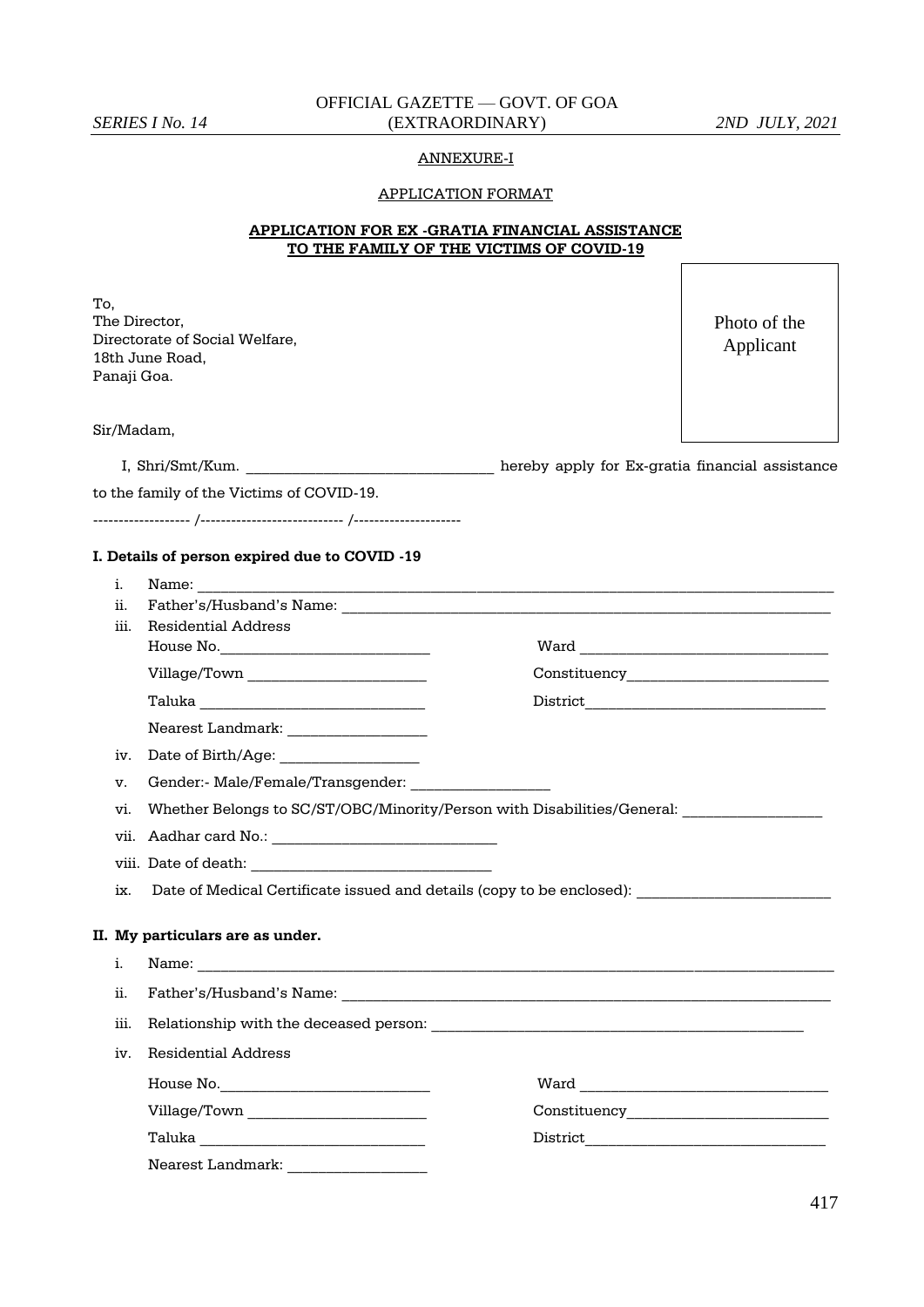# OFFICIAL GAZETTE — GOVT. OF GOA *SERIES I No. 14* (EXTRAORDINARY) *2ND JULY, 2021*

- v. Date of Birth/Age:
- vi. Gender:- Male/Female/Transgender:

vii. Whether Belongs to SC/ST/OBC/Minority/Person with Disabilities/General:-

viii. Aadhar card No.: \_\_\_\_\_\_\_\_\_\_\_\_\_\_\_\_\_\_\_\_\_\_\_\_\_\_\_\_\_

- ix. Contact No.: \_\_\_\_\_\_\_\_\_\_\_\_\_\_\_\_\_\_\_\_\_\_\_\_\_\_\_\_\_\_\_\_\_
- x. Email Id (If any)
- xi. Total Family Income from all sources for the year 2020-21 is Rs.

(Rupees only).

xii. Date of certificate of Notarized Affidavit (copy to be enclosed):

#### **II. Details of family members**

| Sr.<br>No. | Name of family member | Relationship with the<br>deceased person | Whether<br>employed | Annual income |
|------------|-----------------------|------------------------------------------|---------------------|---------------|
|            |                       |                                          |                     |               |
| 2          |                       |                                          |                     |               |
| 3          |                       |                                          |                     |               |
| 4          |                       |                                          |                     |               |
| 5          |                       |                                          |                     |               |

#### **DECLARATION**

#### I, hereby declare that

- 1. I have not availed the benefit of such scheme sponsored by Government or any other agency in past.
- 2. The contents mentioned in the application are correct to the best of my knowledge and belief and nothing has been concealed therein.
- 3. I undertake that the Ex-gratia amount shall be utilized for entire family.
- 4. I undertake to return the Ex-gratia amount, if my declaration is proved to be wrong and liable for all Civil/Criminal action in case of any wrong declaration.

| Date. | - -<br>IN S<br>. טנוי |
|-------|-----------------------|
|       |                       |

Signature of the applicant

#### **Documents to be submitted alongwith the application**

- Death certificate issued by competent authority.
- Medical Certificate in the prescribed proforma issued by the concerned Hospitals where the victim expired due to COVID-19. The Medical Report should have reference of the RTPCR/RAT report of any authorized LAB of ICMR.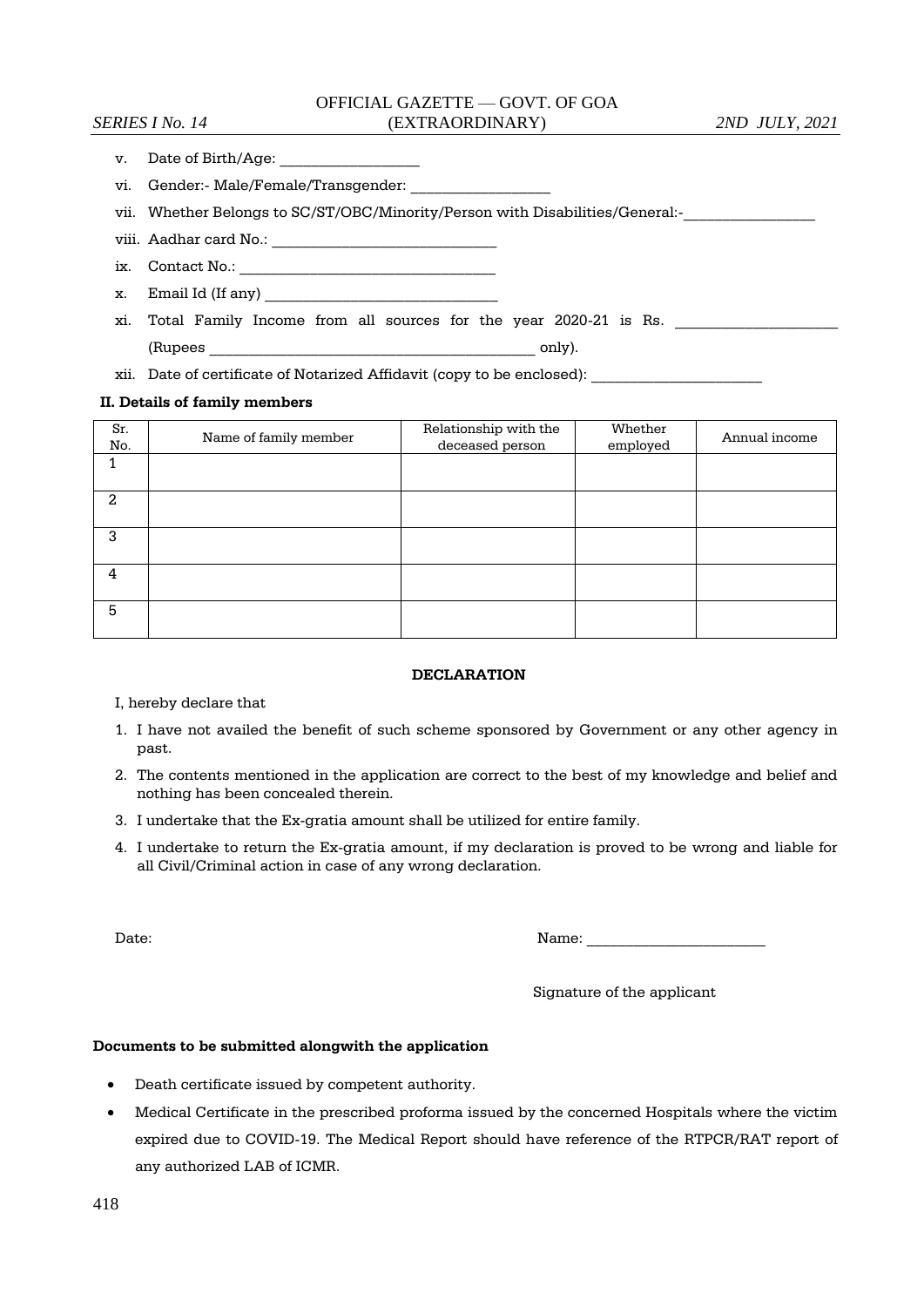Income Certificate of the applicant showing the annual income of the family not exceeding Rs. 8.00 Lakhs issued by the Competent Authority.

OR

Notorized affidavit of the applicant declaring the annual family income not exceeding Rs. 8.00 Lakhs.

- Residence Certificate of minimum 15 years of the applicant issued by the Competent Authority/ /Gazetted Officer, Government of Goa.
- Aadhar Card of Covid-19 victim.
- EPIC Card of Covid-19 victim issued by Authorities in Goa.
- Birth Certificate/proof of age of Covid-19 victim.
- Aadhar Card of Applicant.
- Epic Card of Applicant.
- Bank Mandate Form alongwith Bank Passbook copy of the applicant
- Legal Guardian Certificate (If applicable).

#### ANNEXURE-II

#### **MEDICAL CERTIFICATE**

 $\overline{\phantom{a}}$ 

|  |                                       | House No. ……………… ward…………………… Village/town …………………… Constituency …………………… |
|--|---------------------------------------|---------------------------------------------------------------------------|
|  | Taluka has expired due to COVID-19 on |                                                                           |

2. His/Her RTPCR/RAT Lab report and reference No. is ……………………………………… issued by …………………………. (Name of Lab) which is authorized by ICMR.

His/Her Aadhar Card No. is …………………………………

3. I declare that above facts are true.

Signature of Doctor Official Rubber Stamp Date………………………………………. Place………………………………………